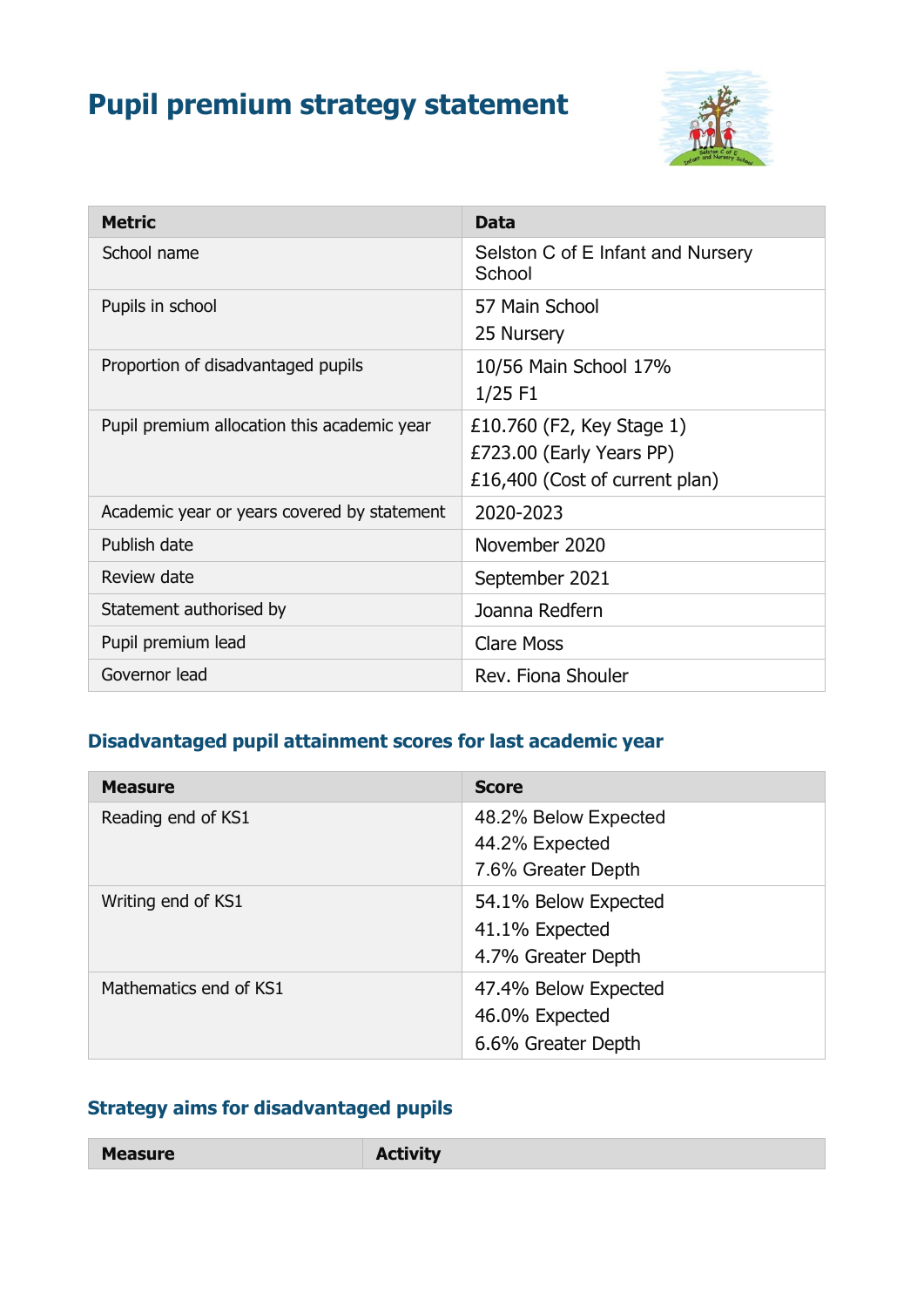| Priority 1                                       | Improve oral language skills for all DPs, with a<br>particular focus on those in the EYFS, through the<br>use of quality first ECAT strategies and evidence-<br>based speech and language interventions including<br>targeted work with the SAL therapist. |
|--------------------------------------------------|------------------------------------------------------------------------------------------------------------------------------------------------------------------------------------------------------------------------------------------------------------|
| Priority 2                                       | Ensure all DPs learn to read, with a strong focus on<br>systematic phonics, through quality first teaching of<br>reading and the use of evidence-based interventions,<br>Switch on Reading.                                                                |
| Barriers to learning these<br>priorities address | Quality first teaching and evidence-based<br>interventions lead to accelerated progress for DPs.                                                                                                                                                           |
| Projected spending                               | £500 (CPD for all staff, including training and<br>coaching in reading and phonics);<br>£7878 (small phonics booster groups; 1-1 support<br>for phonics).                                                                                                  |

#### **Teaching priorities for current academic year**

| Aim                     | <b>Target</b>                                                      | <b>Target date</b> |
|-------------------------|--------------------------------------------------------------------|--------------------|
| Progress in Reading     | Most DPs to achieve expected+ in<br>reading by the end of KS1.     | September 2023     |
| Progress in Writing     | Most DPs to achieve expected+ in<br>writing by the end of KS1.     | September 2023     |
| Progress in Mathematics | Most DPs to achieve expected+ in<br>mathematics by the end of KS1. | September 2023     |
| <b>Phonics</b>          | Most DPs to achieve the standard in<br>the Phonics Screening Test. | September 2023     |
| Attendance              | Overall attendance of DPs to be at<br>least 96%.                   | September 2023     |

**Remember to focus support on disadvantaged pupils reaching the expected standard in phonics check at end of year 1.**

#### **Targeted academic support for current academic year**

| <b>Measure</b> | <b>Activity</b>                                                                                                                     |
|----------------|-------------------------------------------------------------------------------------------------------------------------------------|
| Priority 1     | Implement and evaluate the impact of speech and<br>language interventions for DPs (listening groups,<br>narrative groups and NELI). |
| Priority 2     | Implement and evaluate the impact of phonics,<br>Switch On, and Reading Recovery interventions for<br>DPs.                          |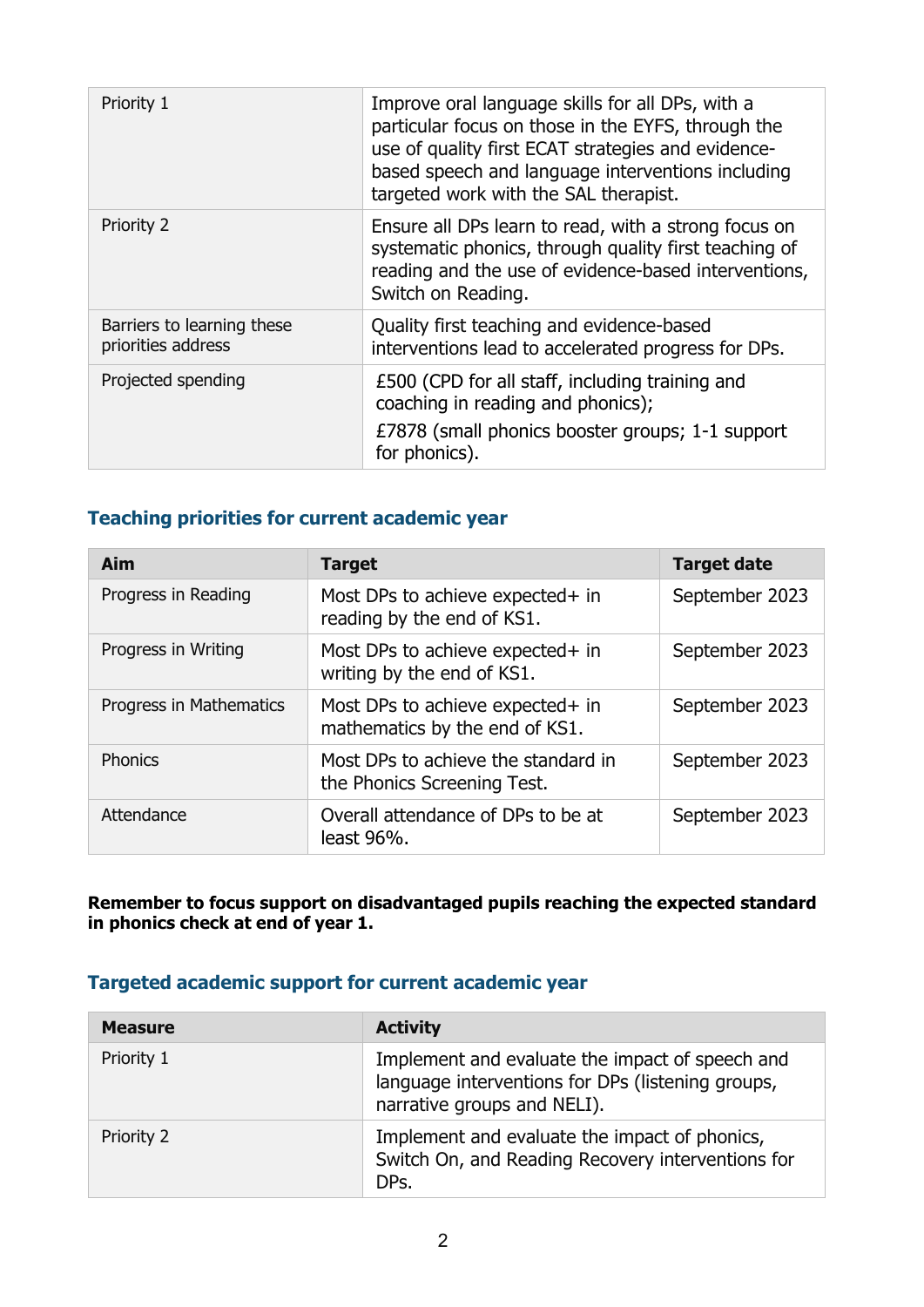| Barriers to learning these | Accelerating delayed speech and language skills,                             |
|----------------------------|------------------------------------------------------------------------------|
| priorities address         | leading to catch-up in reading.                                              |
| Projected spending         | £3022 (implementation of Switch On, NELI, senior<br>leader evaluation time); |

## **Wider strategies for current academic year**

| <b>Measure</b>                                   | <b>Activity</b>                                                                                                                            |
|--------------------------------------------------|--------------------------------------------------------------------------------------------------------------------------------------------|
| Priority                                         | Improve DP behaviour for learning through quality<br>first teaching (staff CPD) and small group<br>interventions with a member of the SLT. |
| Barriers to learning these<br>priorities address | Improved readiness for learning and independence.                                                                                          |
| Projected spending                               | £5000 (Member of SLT additional half day/week for<br>small group interventions);                                                           |

### **Monitoring and Implementation**

| <b>Area</b>      | <b>Challenge</b>                                                                                    | <b>Mitigating action</b>                                                                                              |
|------------------|-----------------------------------------------------------------------------------------------------|-----------------------------------------------------------------------------------------------------------------------|
| Teaching         | Differentiation does not always<br>meet the needs of all learners.                                  | New planning formats and<br>ongoing staff professional<br>development, including focussed<br>pupil progress meetings. |
| Targeted support | Staff absence means that staff<br>delivering targeted support<br>cover classes.                     | Senior teacher non-class based<br>to allow additional capacity.                                                       |
| Wider strategies | Children can be passive<br>learners and do not always<br>take responsibility for their<br>learning. | Senior Leaders to support staff<br>with the development of positive<br>behaviour for learning.                        |

## **Review: last year's aims and outcomes**

| <b>Aim</b>                                                                                                                      | <b>Outcome</b>                                                                                                                          |
|---------------------------------------------------------------------------------------------------------------------------------|-----------------------------------------------------------------------------------------------------------------------------------------|
| Oral language skills are improved for all<br>pupils entitled to Pupil premium, with a<br>particular focus on those in the EYFS. | End of EYFS outcomes:<br>77.8% children were assessed as<br>achieving GLD.<br>66.7% children entitled to Pupil Premium<br>achieved GLD. |
| Levels of emotional well-being improve<br>so that learning can take place.                                                      | Talking Points PSHE program is now<br>embedded as part of Key Stage 1 quality<br>first teaching.                                        |